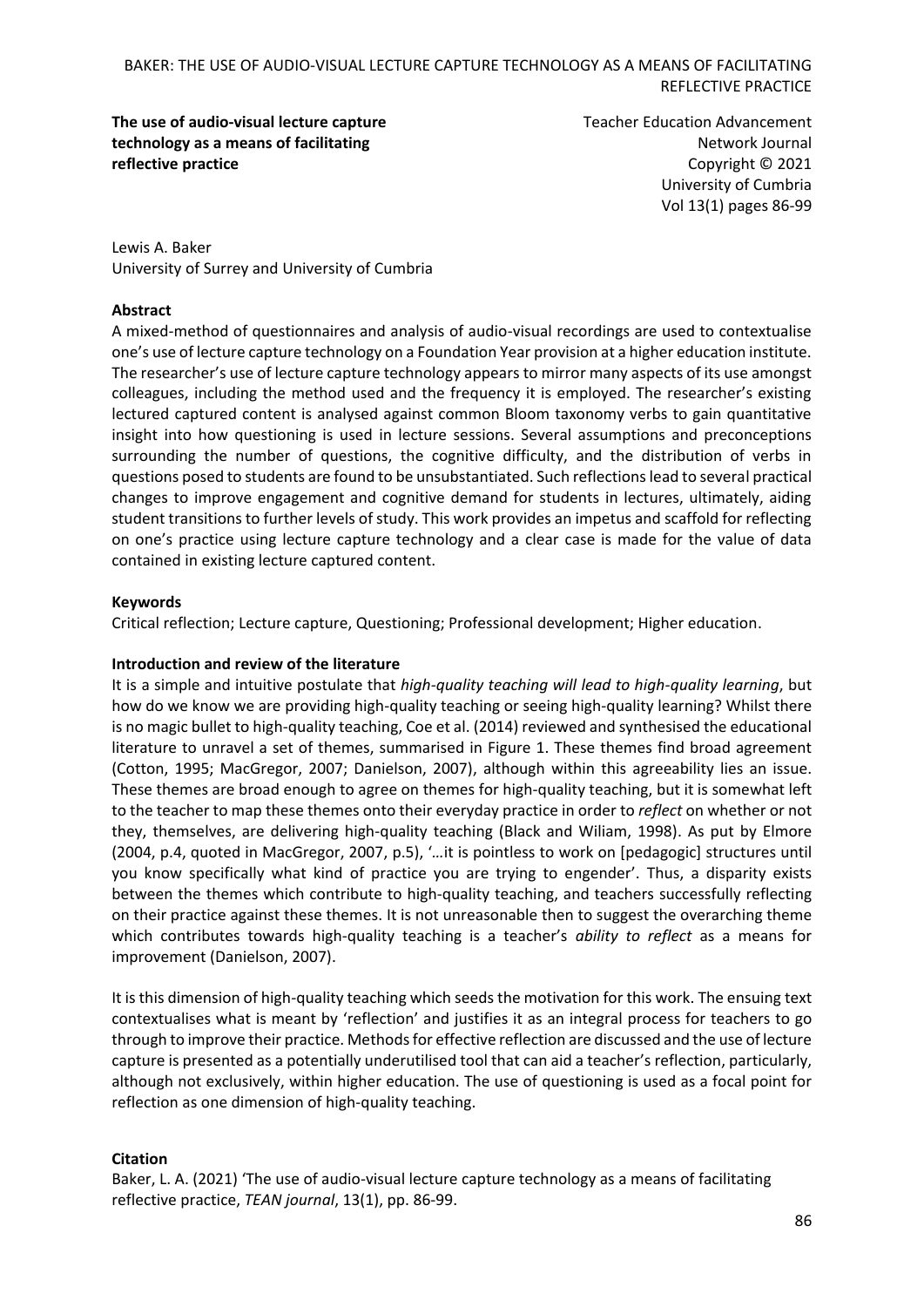

**Figure 1.** A summary of the common themes and characteristics linked to high-quality teaching to promote high-quality learning (Coe et al., 2014). The ability to reflect can be considered the overarching theme (Danielson, 2007).

Firstly*, what is the role of reflection?* The meaning of *reflection* will invite numerous definitions based on the subject field in which it is being used (Kinsella, 2010). For educational practice, it is perhaps most aptly defined as '…*a way of thinking about educational matters that involves the ability to make rational choices and to assume responsibility for those choices.'* (Ross and Bondy, 1996, p.65, quoted in Fendler, 2003, p.18). As such, reflection is both a skill and an attitude where a *reflective practitioner* considers some *evidence* to better inform their practice (Kelchtermans, 2009). The notion of 'becoming a reflective practitioner' for a (successful) teacher is well established throughout teacher accreditation (Amobi, 2006; Department for Education, 2019), continuing professional development (McCormack, Gore and Thomas, 2006), and is embodied within national teaching standards (Department for Education, 2011; Advance HE, 2011; Ofsted, 2019).

*Why do we reflect?* Reflecting is intuitive; whenever we experience something new we naturally ask ourselves, 'What happened?', being *retrospective*, 'How did I feel?', exhibiting *self-evaluation*, 'What would I do next time?', *reorienting* ourselves – these constructs are the very personification of 'lifelong learning' (Finlay, 2008). Whilst reflective processes follow these foundational constructs, reflecting on our professional practice often does not come as easily, rather, it is a skill that must be continually developed for a teacher to remain a critical practitioner (Boud and Walker, 1998). When reflective practice is done effectively, it can transform a teacher's practice as well as their perceptions of their profession (Yost, 2006; Hobbs, 2007; Gardner, 2009).

Acknowledging the necessity for teachers to reflect, we must then ask, *how do we reflect?* Everyone faces individual barriers to professional reflection. A common barrier is that emotions and feelings are often considered 'intellectually inferior' to subject-specific cognition which goes on to undermine the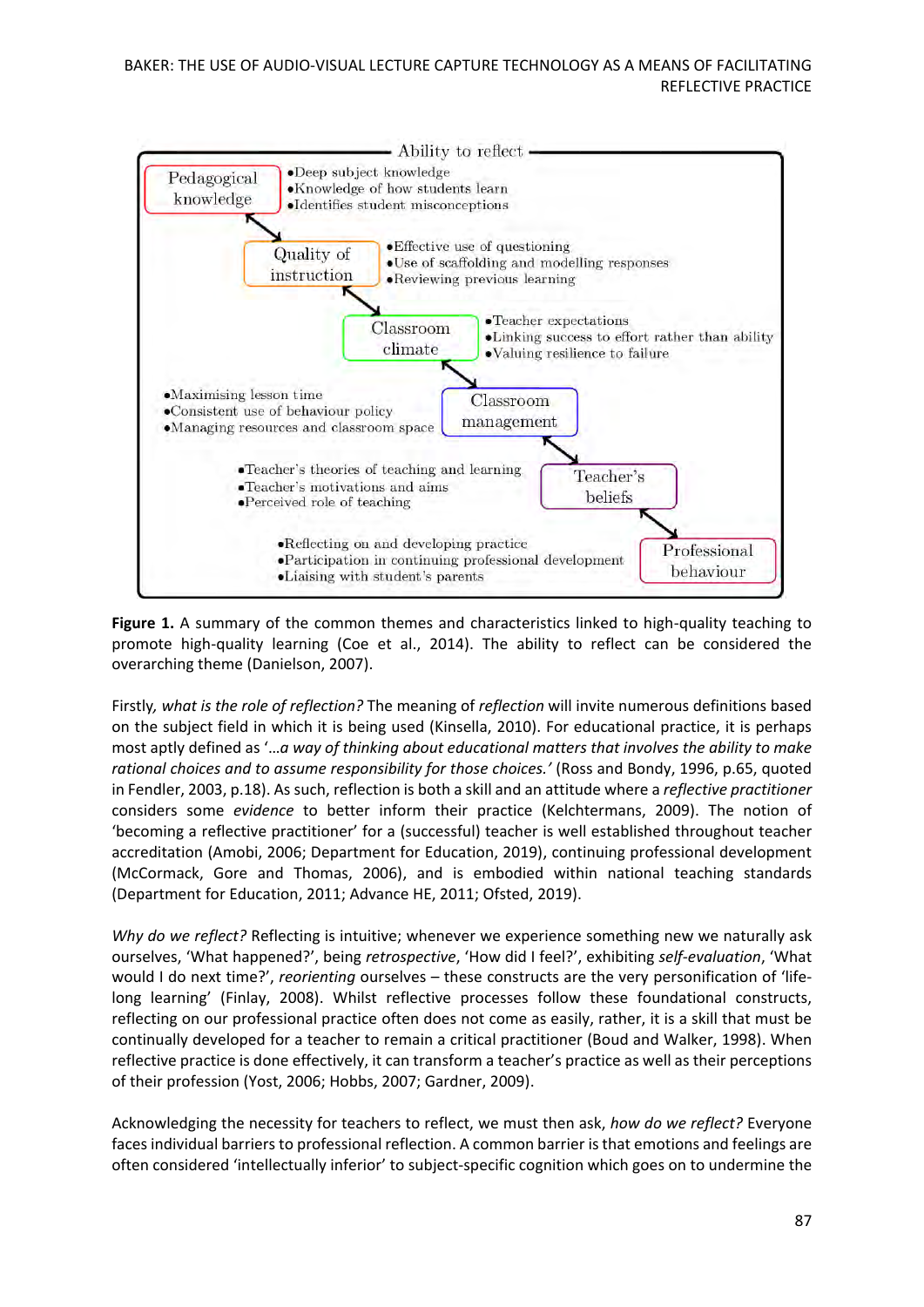value or 'buy-in' of reflection (Brookfield, 1994; Kelchtermans, 2009). However, engaging with emotion is a key part of the reflective process which if left unprocessed, can lead to teachers feeling fatigued, anxious and burning out (Bassot, 2015). Similarly, the context of reflection is critical to successful reflection, *e.g.* the 'where?', 'why?', 'how?', since they can make disclosing thoughts uncomfortable (Boud and Walker, 1998). To overcome some of these barriers, reflective frameworks have been developed to structure and guide reflection (Finlay, 2008), including the popular Kolb (Kolb, 2014), Gibbs (Gibbs, 1988), and Rolfe *et al.* (Rolfe, Freshwater and Jasper, 2001) models (or 'cycles') of reflection. Whilst this structure can help teachers develop as reflective practitioners, it is important to note critics point out that by standardising or diminishing reflection to a *one-size-fits-all*, it can make the process more superficial*,* reducing the effectiveness of reflection (Finlay, 2008; Coward, 2011; Thompson and Pascal, 2012; Middleton, 2017).

Being a reflective practitioner entails a process of continual and incremental improvement (Russell, 2005). Within education, the most frequent method of reflection is peer observation (Lomas and Nicholls, 2005; Hammersley‐Fletcher and Orsmond, 2005). Typically, a practitioner will have colleagues observe them *in situ* and provide feedback on an element of their practice, or the practitioner themselves will observe an element of teaching in another colleague. The idea is for the practitioner to *notice* something about their practice to evoke reflection (Van Es and Sherin, 2002). In complement to or in isolation of observation, the use of reflection diaries is commonplace in education, particularly for new practitioners (Boud, 2001; Wallin and Adawi, 2018). Thoughts and feelings about a teaching session are written down by the teacher to help internalise and reflect on one's practice. Since this is removed from the teaching session being considered, it gives the teacher time and space to reflect more deeply (Boud, 2001).

Both the use of observations and reflective diaries have their limitations on how well they elicit and support effective (and authentic) reflection. The effectiveness of observations (as well as any feedback) will depend on the experience of the observer, the quality and time given to feedback, and the relationship between the observer and the observed (Hammersley‐Fletcher and Orsmond, 2005). Similarly, for a teacher observing another colleague, the observation will only kindle useful reflection if the teacher is guided in what to notice. The context of observations is also important; do they contribute to some assessment or appraisal structure? Such reflections may instead be overshadowed by some passing criteria (Finlay, 2008), and thus be less authentic. In the same manner, reflective diaries will require some scaffolding on what the teacher is writing. Context again will be of importance. Who else will read the diaries? Teachers may be wary of reflecting on something they are worried about a supervisor reading (Brookfield, 1994; Boud, 2001). Again, acknowledging and engaging with emotions, as well as the context and process in which reflection is happening is key to successful reflective practice (Bassot, 2015). However, a fundamental limitation of both peer observations and reflective diaries is that reflection on one's thoughts, feelings and actions will be the residual emotion and memory of teaching sessions or situations, making any reflection inherently more indistinct or vague (Rosaen *et al.*, 2008).

In overcoming some of these limitations, as well as providing another avenue for reflection, is the emerging use of lecture capture technology (LCT). LCT involves audio and/or video devices to record a teaching session, the product of which is referred to as lecture captured content (LCC). This technology and relevant software have become widely used in education, particularly higher education. Here it has become almost ubiquitous for providing teaching resources for students beyond the confines of the lecture theatre (Ibrahim, Howarth and Stone, 2020; Baker and Spencely, 2020). It is perhaps then, unsurprising, that it is increasingly used as a tool for teacher reflection (Rich and Hannafin, 2009). This could be individual, with a teacher reflecting on their or another's practice, or with others in dialogic reflection. Indeed, a growing evidence-base has linked its use to encouraging more effective reflection through promoting self-consciousness and enhancing reception to feedback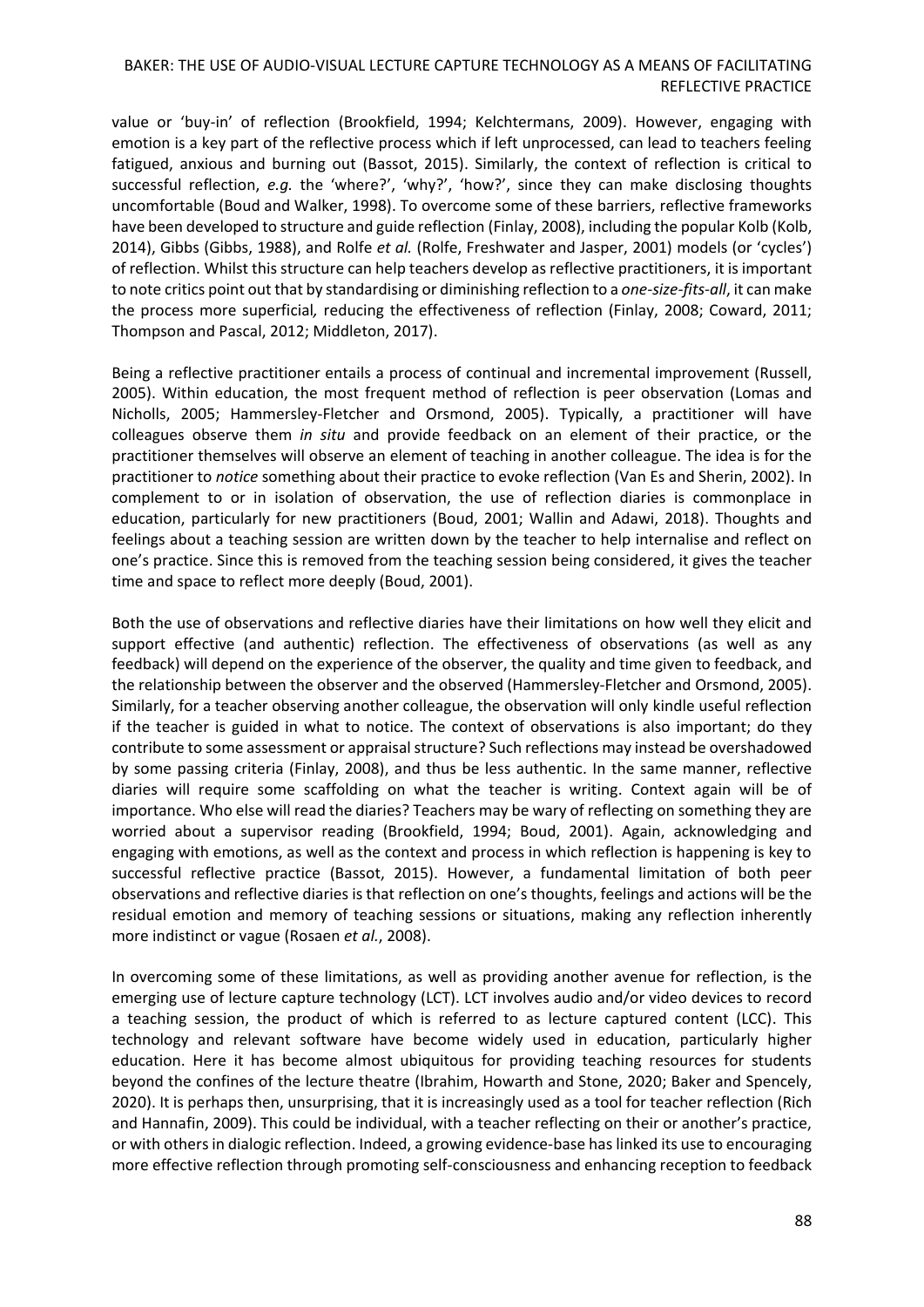(Smith and Sodano, 2011; Bergman, 2015; Xiao and Tobin, 2018). Perhaps most importantly, using LCT and reviewing LCC can shift the teacher focus from a memory to an accurate account of a session (Rosaen *et al.*, 2008; McCullagh, 2012; Tiarina and Rozimela, 2017). At its core, LCT not only gives additional methods for teachers to notice an aspect of their practice or classroom but also gives them the time to reflect with a true representation of the teaching session. Of course, these benefits will not be guaranteed. There are several personal and professional barriers to using LCC for reflection, as with other modes of reflection. For example, will LCC be available for others to view? Does the subject when producing the LCC know it will eventually be used for reflection? Does this reflection form part of a formal appraisal or evaluation structure? Finally, it, remains unclear how many teachers use such technology as part of their reflection and as such, taken altogether, presents the first research question of this study:

## *1) How does one's use of lecture capture technology compare to current use by colleagues?*

If one is to use LCC to aid in their reflection, it is often useful to decide what the focus will be – what is it one wants to *notice* about their practice? This researcher is interested in the use of questioning within lecture sessions as a characteristic of high-quality teaching, *cf.* Figure 1. This interest comes from two standpoints. The first is that the use of questioning by teachers in schools and universities can be notably different. In further education (Framework for Higher Education Qualifications (FHEQ) Level 3), around two-thirds of questions asked by teachers in the classroom are considered lowcognitive order (Cotton, 1988; Brown and Edmondson, 1989; Hattie, 2008). In higher education (FHEQ level 4+), in a lecture session, this trend is almost reversed, where the majority of questions asked are considered high-cognitive order (Duell, 1994; Ziyaeemehr, 2016). The literature surrounding the cognitive distribution of questions used within a teaching session is somewhat sparse but identifying question verbs within cognitive domains may help establish a baseline from which to reflect upon. What constitutes a low-order or high-order cognitive question will depend somewhat on one's interpretation of cognitive taxonomies (Delcourt and McKinnon, 2011), as well as the subject context they are used in. Perhaps the most widely-used is Bloom's taxonomy and its subsequent revision (Krathwohl, 2002), which details six cognitive domains, with increasing cognitive demand (Delcourt and McKinnon, 2011): *knowledge*, *understand*, *apply*, *analyse*, *evaluate* and *create*,see Table 1. Whilst critics point out that teaching and development of curricula should not use such taxonomies as a rigid structure, it remains a suitable rubric to categorise the types of questions being used in a teaching session (Brown and Edmondson, 1989; Delcourt and McKinnon, 2011; Stanny, 2016). It is important to note that this list is not 'correct', but rather, a tool or baseline to help one notice aspects of one's questioning. Indeed, if a similar analysis were to be carried out in different subject areas, academic levels and educational contexts, one might be informed by a significantly different set of verbs.

The second research interest comes from the researcher's educational context, a Foundation Year (FY) provision in higher education (Dampier *et al.*, 2019). FYs provide a route into higher education for many students who might otherwise not have studied at university (Milburn, 2012; Sanders and Daly, 2013; Sanders, Daly and Fitzgerald, 2016). FY provisions act as a transition from where students were previously studying, typically A-level providers (FHEQ Level 3) to where they will be studying at 1styear undergraduate level (FHEQ Level 4). Assuch, teachers should acknowledge the use of questioning in a way they will be familiar with, as well as preparing them for how questioning is likely used further in their studies. The researcher, therefore, wants to understand:

# *2) How is one's questioning used in lectures as part of a Foundation Year provision?*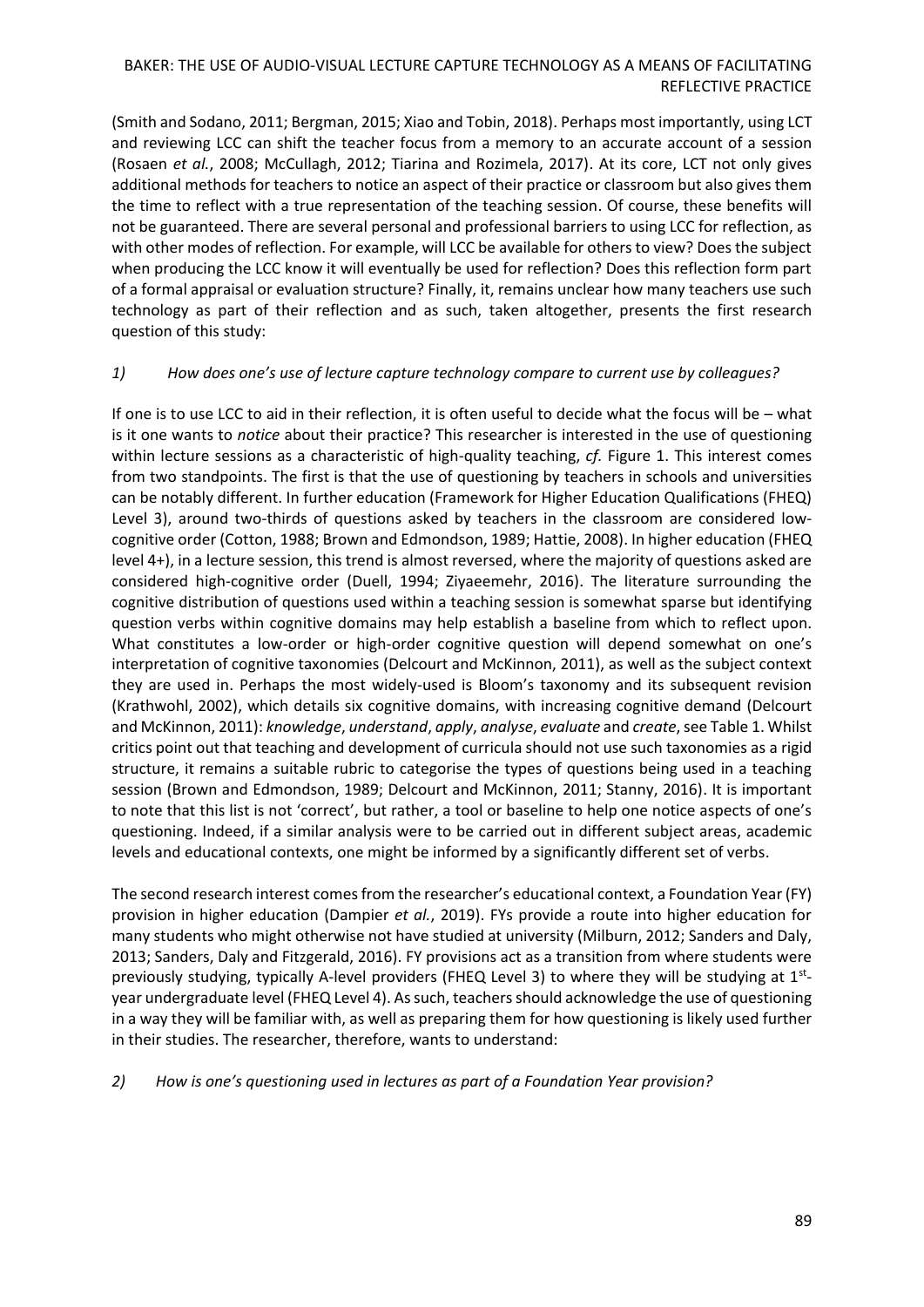|  |                                                 |  | Table 1. The 105 most frequently used verbs associated with the cognitive domains of Bloom's           |  |  |  |
|--|-------------------------------------------------|--|--------------------------------------------------------------------------------------------------------|--|--|--|
|  |                                                 |  | taxonomy is used as a rubric for analysing LCC (Stanny, 2016). Some verbs appear in multiple cognitive |  |  |  |
|  | domains depending on the context it is used in. |  |                                                                                                        |  |  |  |

| Knowledge | Understand  | Apply       | Analyse       | Evaluate   | Create    |
|-----------|-------------|-------------|---------------|------------|-----------|
| cite      | classify    | act         | analyse       | appraise   | arrange   |
| define    | compare     | apply       | appraise      | argue      | assemble  |
| describe  | convert     | calculate   | categorise    | assess     | combine   |
| identify  | defend      | choose      | classify      | choose     | compose   |
| label     | describe    | compute     | compare       | compare    | construct |
| list      | discuss     | construct   | contrast      | conclude   | create    |
| locate    | distinguish | demonstrate | criticise     | criticise  | design    |
| match     | estimate    | dramatise   | diagram       | critique   | develop   |
| memorise  | explain     | employ      | differentiate | defend     | devise    |
| name      | express     | illustrate  | discriminate  | estimate   | formulate |
| outline   | extend      | interpret   | distinguish   | evaluate   | generate  |
| recall    | generalise  | manipulate  | divide        | judge      | invent    |
| recite    | identify    | modify      | examine       | manage     | modify    |
| recognise | infer       | operate     | infer         | prepare    | organise  |
| record    | interpret   | practice    | outline       | rearrange  | plan      |
| relate    | locate      | prepare     | point out     | reconcile  | prepare   |
| repeat    | paraphrase  | produce     | question      | set up     | produce   |
| reproduce | predict     | relate      | relate        | synthesise | rate      |
| select    | recognise   | schedule    | select        | revise     |           |
| state     | report      | show        | separate      | write      |           |
| restate   | sketch      | subdivide   |               |            |           |
| review    | solve       | test        |               |            |           |
| rewrite   | use         |             |               |            |           |
| summarise |             |             |               |            |           |
| translate |             |             |               |            |           |

# **Research design**

An online questionnaire was distributed to understand how colleagues are currently using LCT and existing LCC was analysed against a rubric. Such mixed qualitative and quantitative methods allow for suitable methodological triangulation, improving the context within which conclusions may be drawn with validity (Thomas, 2009; Punch and Oancea, 2014). It represents a blending of both interpretivist and positivist philosophical paradigms (Tekin and Kotaman, 2013; Denscombe, 2014; Punch and Oancea, 2014). The former is selected for the open-end responsesfrom colleagues' opinionsregarding LCT and LCC since it is the thoughts and reasoning of the individual that the researcher wants to understand to contextualise their practice. On the other hand, a positivist approach for examining LCC is more suitable to build up an objective evidence-base of what questions are asked in lectures from which reflection takes place.

*Questionnaire*. The questionnaire consisted of five questions, a mix of fixed and open-ended questions. It was distributed through email to all colleagues who work on FY provisions at the University of Surrey, and are members of a regular sharing practice meeting, totalling 24 recipients. This group was selected as it most closely resembles the environment within which the researcher teaches, making the contextualisation of any reflection more relevant. Consequently, questionnaire recipients resemble a convenience sample (Szolnoki and Hoffmann, 2013; Etikan, Musa and Alkassim, 2016). Accordingly, it must be acknowledged that since the researcher is a member of this group, the responses are vulnerable to researcher-researched relationships (Råheim *et al.*, 2016). Although the use of 'snowball' responses could have reduced both the effects of a convenience sample and the role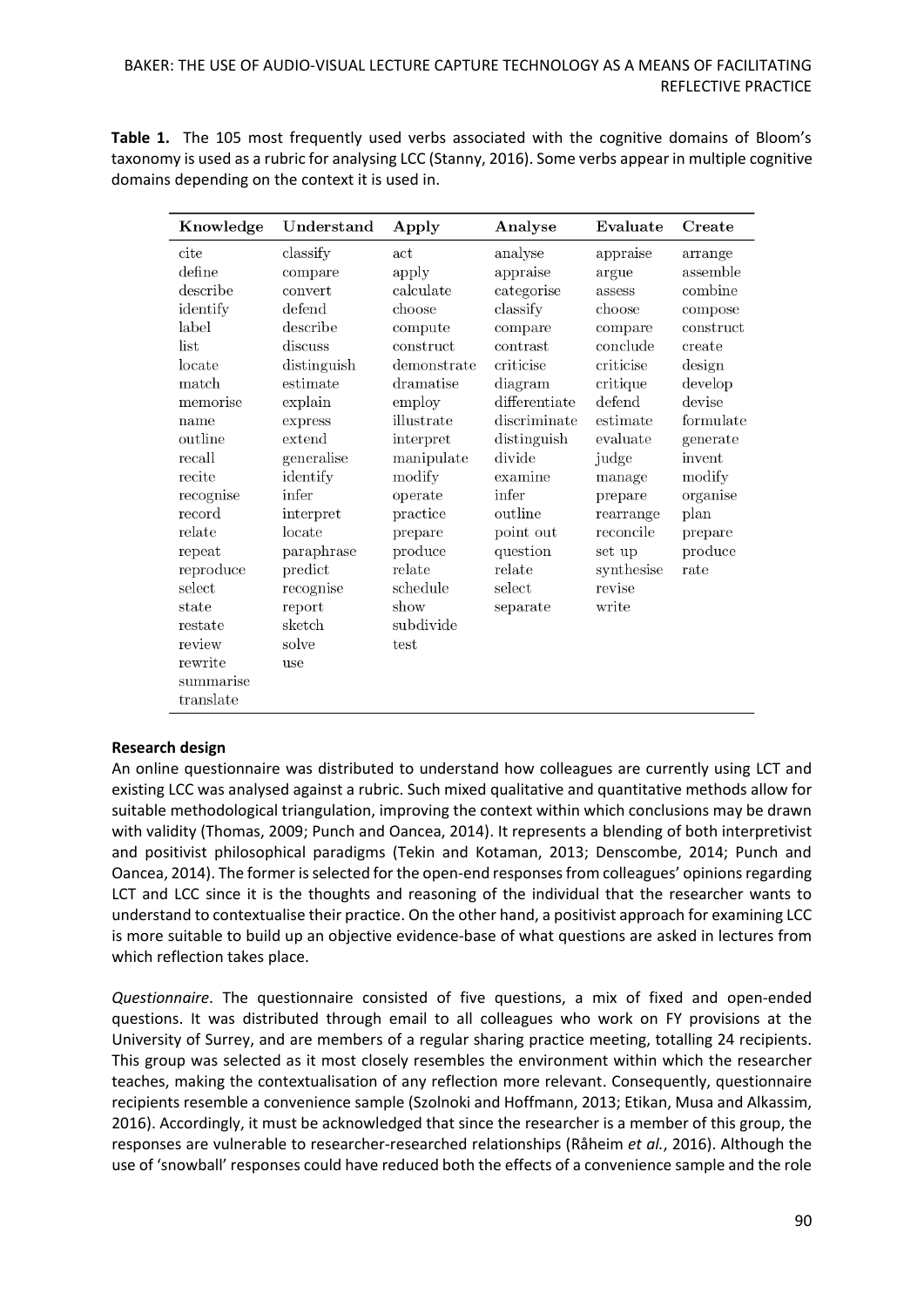of the researcher (Emerson, 2015), it was omitted to maintain a tighter locus for the researcher's use of LCT and subsequent reflections. Therefore, questionnaire responses remain valid only in the immediate context of how LCT is used amongst colleagues on FY provisions at the same institution. Conclusions cannot be generalised further to include non-respondent colleagues or those who teach at other FHEQ levels (Baruch and Holtom, 2008; Fincham, 2008).

*Analysis of lecture capture*. Audio recordings of 17 lectures totalling 790 minutes of audio recorded teaching, were analysed against the rubric. The audio recordings were from one unit of assessment of a physics module taught over six weeks cumulating in a summative assessment. These audio recordings were made before the design of this research to capture the reality of one's practice, without the knowledge of an ensuing analysis. The rubric used was derived from a meta-analysis of common Bloom's taxonomy verbs, for which the most frequently used are given in Table 1 (Stanny, 2016). Each lecture was analysed against this rubric and the number of questions for each verb, either spoken or written within presented materials, was recorded.

This research received favourable ethical opinions from the University of Cumbria, and an ethical selfassessment by the researcher indicated a further review by a committee at the University of Surrey was not required (University of Surrey, 2017; University of Cumbria, 2018). Participants were provided with a Participation Information Sheet attached to an invitation email which linked to a Microsoft Forms questionnaire. The invitation email, Participation Information Sheet, and questionnaire outlined that participation was entirely voluntary, the purposes of the research, how responses would be used, stored and anonymised, and that participants had the right to withdraw (Denscombe, 2014; BERA, 2018). The invitation was re-sent to the group a week later to boost response rates (Fincham, 2008). Informed consent was sought explicitly by a single closed mandatory question on the questionnaire (Hammersley and Traianou, 2012; BERA, 2018). The LCC used in this research was produced and analysed by the researcher who lectured these teaching sessions as part of normal teaching commitments, prior to designing and conducting this research project. Finally, no other data was captured in these recordings, *e.g.*, from student discourse, where microphones are switched off.

#### **Findings and discussion**

A total of 10 responses were received, all of which completed the questionnaire in full, representing a response rate of 42%. All consented to the use of their responses for the ensuing analysis. Quantitative data is therefore not statically significant but results still provide relevant scope and context to locate one's use of LCT. All respondents indicated they taught lecture-style sessions and between them, a range of lecture audiences are taught from 25 students to more than 100 (Figure 2A). The overwhelming majority of respondents use LCT in their lecture sessions, most using a combination of both audio and video recordings (Figure 2B). Furthermore, those who use LCT report that they do so regularly, with 70% of respondents indicating they 'frequently' or 'always' use such LCT in their lecture sessions (Figure 2C).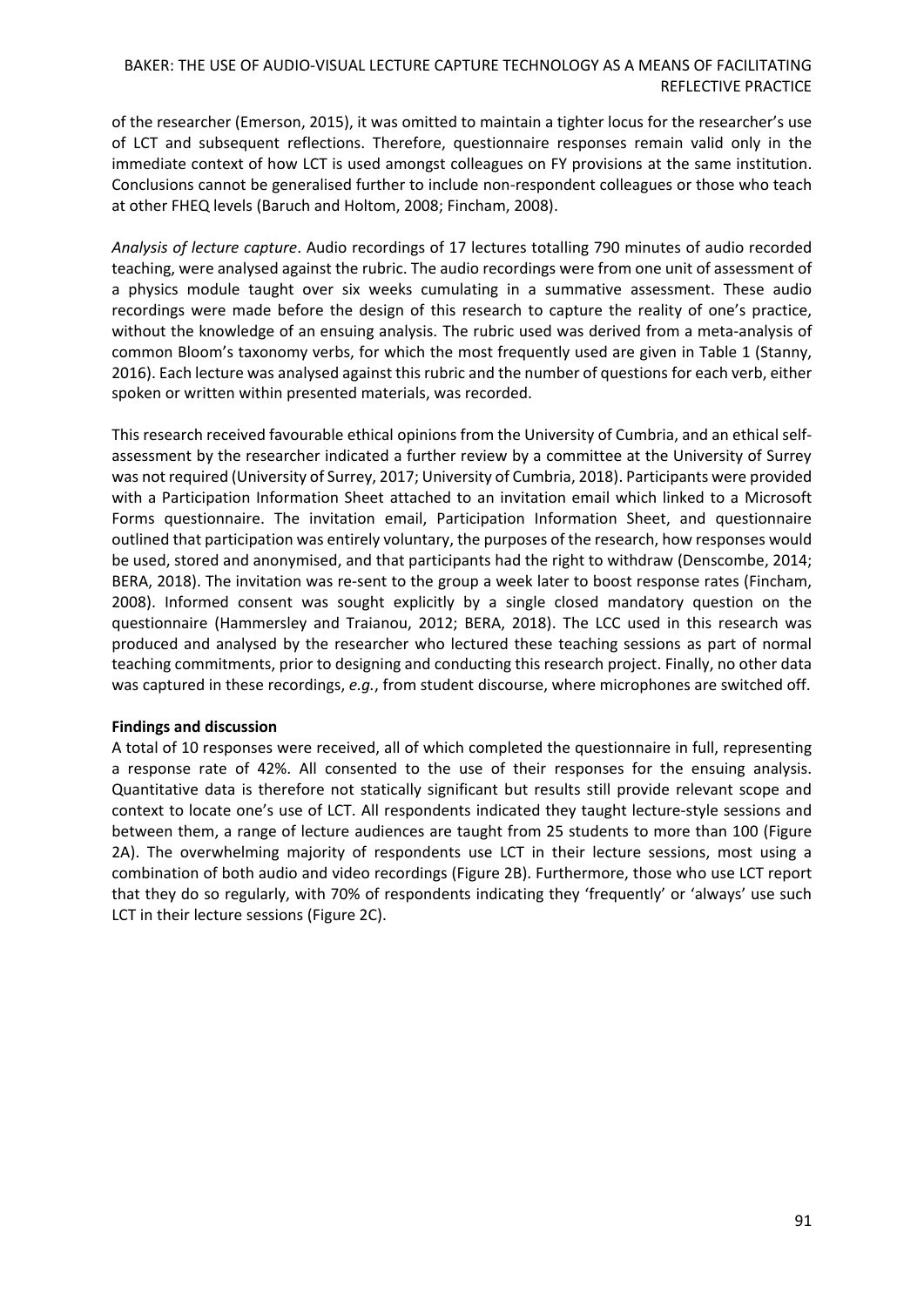

**Figure 2.** (A) The expected audience size in respondents' lecture sessions. All respondents indicated they taught lecture-style sessions. (B) Most respondents indicated they use some method of LCT in their sessions, most often a combination of both audio and video recordings. (C) Of those respondents which use LCT, most indicated they use it 'frequently' or 'always'. 'Infrequently' and 'Frequently' are contracted to 'Infreq.' and 'Freq.' respectively.

Analysis of the 17 lecture sessions against the rubric given in Table 1 produces a quantitative picture of how often questioning was used in lecture sessions (Figure 3A). Each recording was on average 47  $\pm$  1.8 minutes in duration, where an average of 1.4  $\pm$  0.4 spoken questions and 5.1  $\pm$  1.3 written questions were asked, totalling an average of 6.5 ± 1.3 questions per lecture. All reported uncertainties are standard error of the mean. These questions utilised 20 unique verbs from the rubric, which spanned a distribution of all cognitive domains (Figure 4). The modal verb used was 'sketch' and 'calculate' for spoken and written questions respectively. Considering each cognitive domain as discrete monotonically increasing cognitive demand *i.e.*, 'Knowledge' = 1 and 'Create' = 6, the average cognitive domain for all spoken questions was 2.48 and for written questions was 2.64, representing a total weighted cognitive demand of 2.60 (*cf*. Figure 3B).



**Figure 3.** (A) The frequency with which spoken and written questions were asked of students in any one lecture. (B) The distribution of questions is categorised by their cognitive domains; Knowledge (Kn.), Understand (Un.), Apply (Ap.), Analyse (An.), Evaluate (Ev.), and Create (Cr.).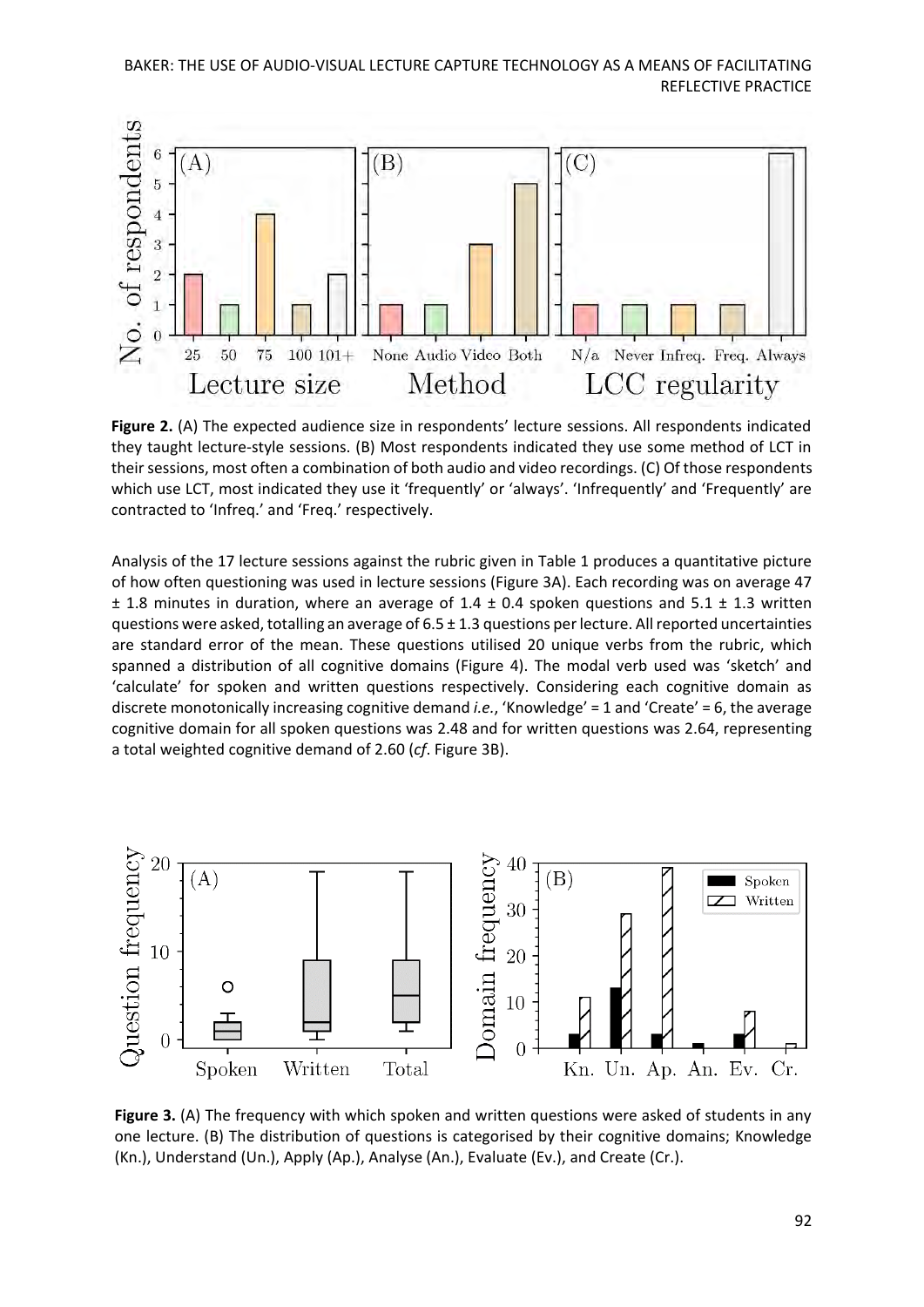

**Figure 4.** The frequency of the 20 unique verbs either in spoken dialogue or written on lecture notes, as observed in LCC.

The purpose of the questionnaire sent to colleagues in the FY was to help locate the researcher's use of LCT in the wider context of the educational setting. The researcher always uses LCT in lecture sessions and would expect up to 100 students in such sessions. Thus, the context of lecture sessions is comparable to most respondents from the FYs, where 70% expect audiences of up to 75 students, or more (Figure 2A), and 'frequently' or 'always' uses LCT lecture sessions (Figure 2C). A notable difference, however, is with the methods of LCT used. The researcher only uses audio recordings (in conjunction with real-time screen capture for the lecture notes) whereas 80% of respondents either used video recordings or a combination of both audio and video recordings (Figure 2B). Whilst there is ambiguity in whether such real-time capture of lecture notes constitutes 'video capture', it may suggest that many practitioners also record video in such sessions, which would add another dimension on which to reflect (Tiarina and Rozimela, 2017).

Respondents were asked '*For what reasons do you use lecture capture technology in your lectures?*'. This elicited a clear student-centric rationale for its use, and an institutionally derived pressure to use it. For example, illustrative responses said they use lecture capture 'To allow students to review the lecture for consolidation/revision purposes' and that 'The university expects us to do this'. Whilst the use of LCT surrounds the 'student experience' (Ibrahim, Howarth and Stone, 2020), it does suggest its use as a tool for reflection is not widely utilised, where only one respondent indicated using LCC to '…allow me to review my own teaching'. Some insight can be gleaned from responses on why some may choose not to reflect on their LCC. For example, some indicated discomfort in listening/seeing themselves in such recordings, or, how they should or should not alter behaviour when they know a recording is taking place. As one respondent said, 'I feel a bit uncomfortable recording because then I get more stressed about making mistakes', which resonates with findings of staff attitudes towards LCT (Bond and Grussendorf, 2013). Overall, this suggests there is an opportunity for colleagues to use LCC as a useful academic andragogical tool, for example, as illustrated in this work, critical reflection.

Considering next the results of analysing the researcher's LCC. The most immediate observation is centred on the verbs used for questioning (Figure 4). From the 105 unique verbs in the rubric, only 20 were used across all analysed recordings. At first instance, the researcher assumed most verbs are used at one time or another during a series of lectures, after all, it is not hard to phrase a question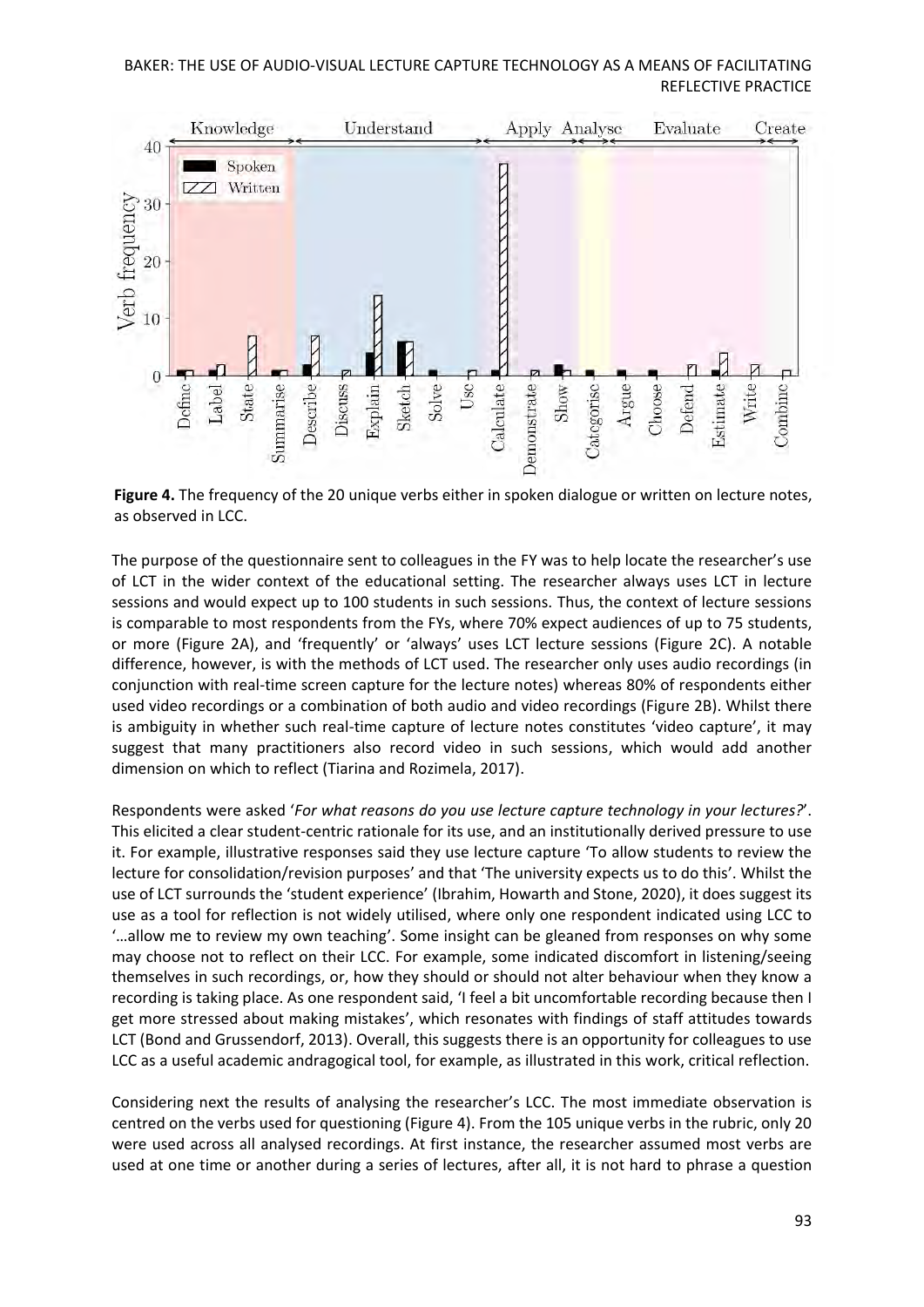around a different verb. Yet, analysing the lectures, the spread of verbs being used is narrow. One reason for this is that many questions given to students in lectures were phrased as 'what', 'which', 'how' and 'why', *i.e.* without a verb. Whilst it may be reasonable to expect a student to interpret the nature of the question (e.g. dialectic discourse), one might ask, *is it always obvious to the students what they should be doing?* An illustrative example from one lecture recording highlights this: 'What does an unloading curve look like for plastic deformation?'. A student might write prose, another might sketch a graph. Both these answers would be reasonable based on the 'what'. One therefore asks*, what have I asked the student to do*? In many cases, a 'what', 'which', 'how' or 'why' has not explicitly asked them to do anything! This observation is useful because it highlights another unsupported assumption, *that the students know what I expect them to do*. This can be addressed by substituting an appropriate verb, for example, rephrasing the question as 'Sketch the unloading curve for plastic deformation'. Such verb substitutions would help direct the student towards the actions one *wants* them to do, rather than the actions one *hopes* they will do, in cases where the teacher is using more didactic discourse.

Similarly, it was noted that several verbs frequently used within lectures, such as 'prove', 'justify', 'confirm' and 'derive', are absent from the rubric in Table 1. These verbs are commonplace within the physical sciences and as such, might warrant an augmented rubric to fully capture the scope of questioning being used if one wants to further contextualise their teaching.

Another observation noted by the researcher, which challenged one's supposition, was the number of questions asked in lectures. At  $6.5 \pm 1.3$  questions per session (Figure 3A), it simply felt lower than expected. Furthermore, the number of questions asked displayed a large variation between lecture sessions, ranging from a minimum of 1 question asked to 19 questions asked. To some extent, this is explained by 'missing' rubric verbs or questions asked without the use of a verb, however, another explanation becomes apparent when reviewing audio recordings. Many 'questions' were simply not asked at all, for example, in worked examples and rhetorical dialogue. Whilst there is nothing inherently wrong with this; worked examples and rhetoric are important teaching devices, it does mean that the students were not directed to attempt these questions. Rather, there is a risk that one *thinks* a student is answering these 'questions' in their head, but instead they are passively parsing the question. With subtle changes to the order of lectured content, one can create more opportunities to ask explicit questions ensuring the learning is more active.

Turning attention to the distribution of questions asked several interesting facets of one's teaching are uncovered. As shown in Figure 3A, written questions are more often posed to students than spoken questions. Whilst there are different pedagogical and classroom environmental reasons for using different modes of questioning, there is a clear difference in the cognitive domain between spoken and written questions (*cf.* Figures 3B and 4). Normalising the domain frequency by the total number of spoken and written questions, and mapping domains to a discrete monotonically increasing scale, the average cognitive domain for all spoken questions was 2.48 and for written questions, 2.64, supporting this observation. This suggests there are some missed opportunities for higher cognitive questions, particularly spoken questions, which would likely elicit higher-quality student discourse. Additionally, it suggests that the cognitive demand is on average, on the lower end of the taxonomy. As suggested in the research literature, typically two-thirds of questions posed to students can be considered lower cognitive order in secondary education, whereas in higher education, the reverse is more likely (Cotton, 1988; Brown and Edmondson, 1989; Duell, 1994; Hattie, 2008; Ziyaeemehr, 2016). Evaluating cognitive domains with this ratio suggest schools might expect an average domain of 3.0 and undergraduates might expect an average domain of 4.0 if one assumes a uniform distribution of questions across all domains. Thus, even with this coarse analysis, it would likely be appropriate to increase the number of more cognitively demanding questions to ensure students are appropriately exposed to verbs they will likely face at FHEQ Level 4.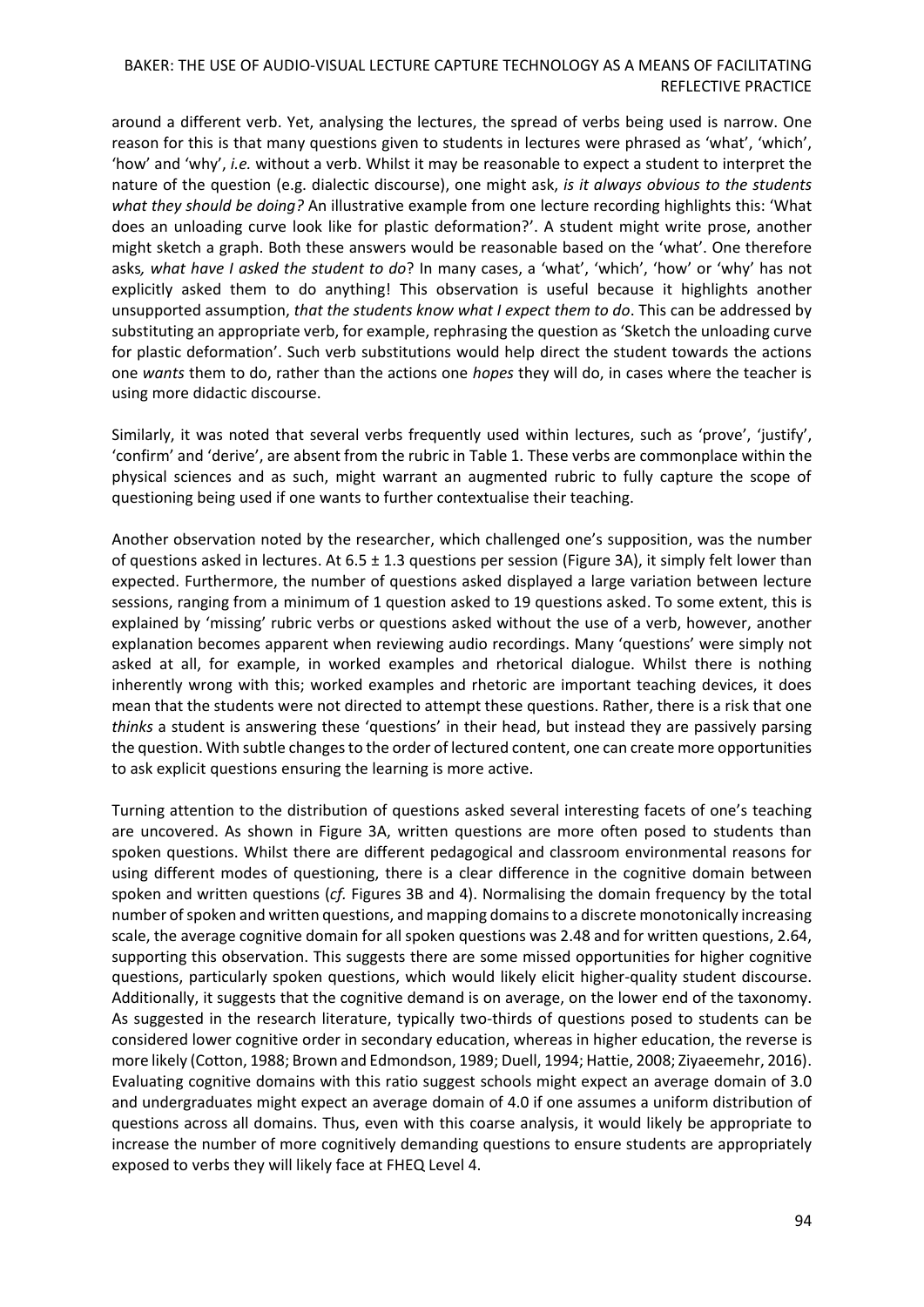The distribution of verbs also yields useful insight. For spoken questions, the modal verb is 'sketch' appearing 4 times, and for written questions 'calculate' appeared 37 times (Figure 4). This can make a domain appear well sampled, *e.g*. Figure 3B shows a peak in the 'apply' domain, however, this is almost entirely due to the one modal verb. Instead, this suggests that the variation of verbs used *within* a domain could be improved. For example, many instances of the use of 'calculate' could be substituted with 'choose', 'compute' or 'show', to expose students to more verbs whilst preserving the cognitive demand of the question.

Whilst the scope and context of using LCC to facilitate one's reflective practice have been made clear, there are several areas for which further work would be fruitful. Extending this analysis to video recordings could provide another dimension to analyse one's practice. Analysis using a subject-specific rubric could further the context of one's teaching and, importantly, help determine the effect the rubric itself has on this type of analysis. Collaborating with colleagues at different FHEQ levels to design a rubric to share amongst colleagues might enhance transition for students between further levels of studies. However, care must be taken not to establish a rigid, one-size-fits-all structure or integrate it into any formal appraisal process, doing so will undoubtedly degrade the quality of reflection. Finally, it would be useful to understand colleagues' experiences using LCC for reflective practice, which would help to recognise the barriers to using LCT and LCC as a tool for reflection within this educational context.

## **Conclusions and implications**

The purpose of this work was to provide scope and context to how lecture capture can be used to reflect on one's use of questioning in lecture sessions on a Foundation Year provision. Colleagues' opinions provide useful insight into how and why they choose to use lecture capture in their teaching. Overwhelmingly, colleagues report a student-centric rationale for its use and regularly employ both audio and video recordings as part of their teaching, though most do not use it for reflection, thus, this work may serve as a stimulus. By analysing the use of questioning against a predetermined rubric of common Bloom taxonomy verbs, comparative statistics can be constructed from a series of lecture recordings. From this, the researcher found that multiple assumptions about one's practice were unfounded. A narrow range of verbs in questions was used suggesting an ideal opportunity to diversify. Furthermore, the absence of verbs from a predetermined rubric highlights that care should be taken in using rubrics since verb distributions will vary significantly between subjects and educational contexts. Finally, it was found the distribution of verbs within each cognitive domain was narrow, and modal verbs were disproportionally used, presenting a clear scope to expose students to a wider range of similarly demanding, but unfamiliar questions.

Thus, a case is made for using lecture capture content as a tool for reflecting on one's practice beyond those used more commonly in education. The data contained within a series of lecture captured content (which often have already been recorded for student experience reasons) can provide multiple avenues to notice something about one's practice, providing the seed for self-reflection or support with colleagues – here, questioning is used as an example. This tool appears to be underutilised for the process of reflection and as such, this work scaffolds lecture capture technology for use as a vehicle for reflective practice.

#### **Acknowledgements**

The author would like to thank Jeremy Woodhouse and Ian Todd (University of Cumbria), and Patricia Warner (University of Surrey) for critical reading of the manuscript.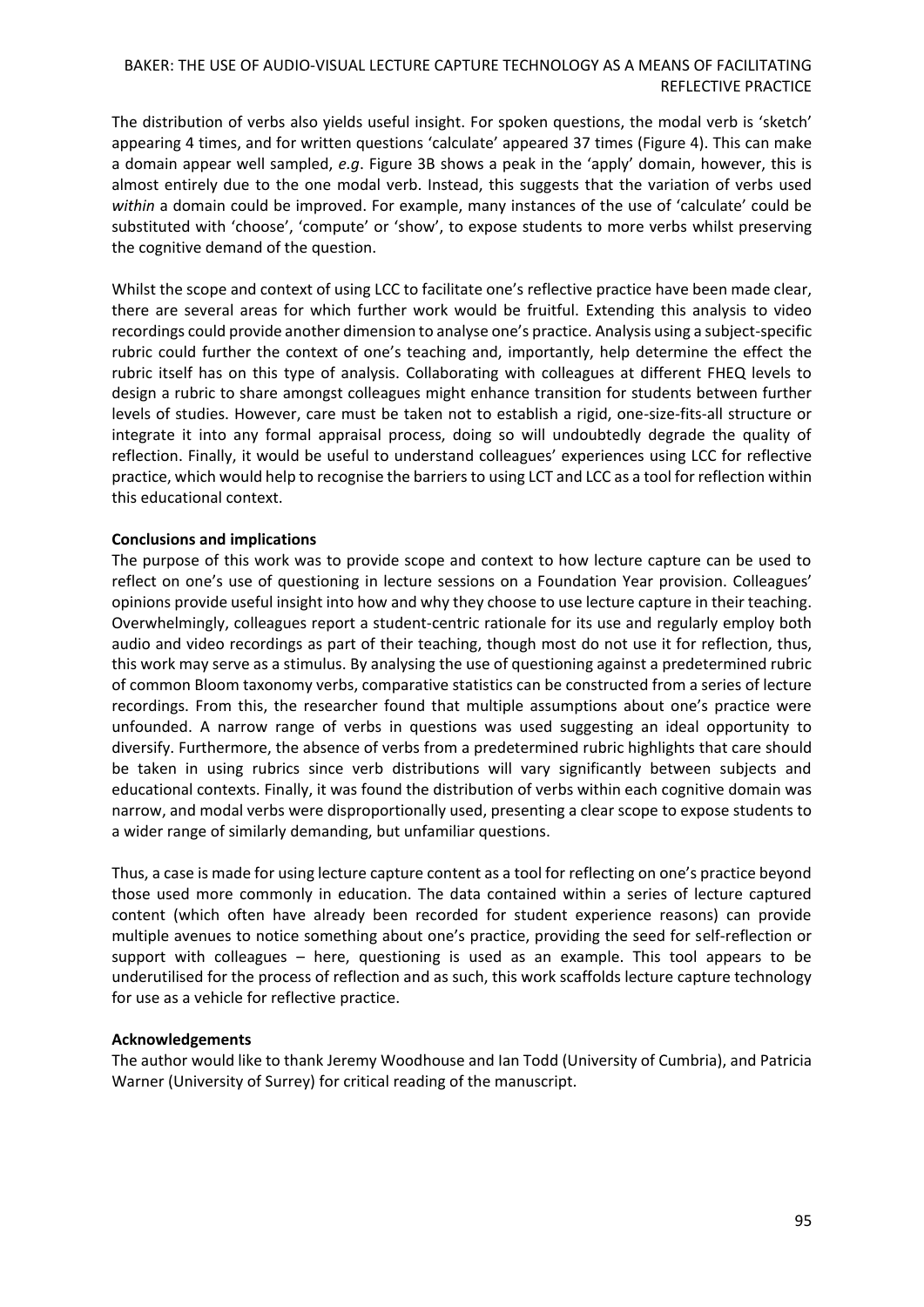# **References**

Advance HE (2011) 'The UK Professional Standards Framework for teaching and supporting learning in higher education', Advance HE, Available at: [https://www.advance-](https://www.advance-he.ac.uk/guidance/teaching-and-learning/ukpsf)

#### [he.ac.uk/guidance/teaching-and-learning/ukpsf](https://www.advance-he.ac.uk/guidance/teaching-and-learning/ukpsf) (Accessed 08 December 2020). Amobi, F. A. (2006) 'Beyond the call: Preserving reflection in the preparation of "highly qualified" teachers', *Teacher Education Quarterly,* 33(2), pp. 23-35.

- Baker, L. A. and Spencely, C. (2020) 'Blending Microsoft Teams with Existing Teaching Environments to Increase Access, Inclusivity and Engagement', *Journal of the Foundation Year Network*, 3, pp. 3-20.
- Baruch, Y. and Holtom, B. C. (2008) 'Survey response rate levels and trends in organizational research', *Human Relations,* 61(8), pp. 1139-1160.
- Bassot, B. (2015) *The reflective practice guide: An interdisciplinary approach to critical reflection.* Routledge.
- BERA (2018) 'Ethical guidelines for educational research', Available: British Educational Research Association, London, Available at: [https://www.bera.ac.uk/publication/ethical-guidelines-for](https://www.bera.ac.uk/publication/ethical-guidelines-for-educational-research-2018)[educational-research-2018](https://www.bera.ac.uk/publication/ethical-guidelines-for-educational-research-2018) (Accessed 08 December 2020).
- Bergman, D. (2015) 'Comparing the effects of classroom audio-recording and video-recording on preservice teachers' reflection of practice', *The Teacher Educator,* 50(2), pp. 127-144.
- Black, P. and Wiliam, D. (1998) 'Inside the black box: raising standards through classroom assessment', *The Phi Delta Kappan,* 80(2), pp. 139-148.
- Bond, S. and Grussendorf, S. (2013) 'Staff attitudes to lecture capture', *The London School of Economics and Political Science*, LSE Research Online, Available at: <http://eprints.lse.ac.uk/54870/> (Accessed 08 December 2020).
- Boud, D. (2001) 'Using journal writing to enhance reflective practice', *New Directions for Adult and Continuing Education,* 2001(90), pp. 9-18.
- Boud, D. and Walker, D. (1998) 'Promoting reflection in professional courses: The challenge of context', *Studies in Higher Education,* 23(2), pp. 191-206.
- Brookfield, S. (1994) 'Tales from the dark side: A phenomenography of adult critical reflection', *International Journal of Lifelong Education,* 13(3), pp. 203-216.
- Brown, G. and Edmondson, R. (1989) 'Asking questions', in Wragg, E.C. (ed.) *Classroom Teaching Skills: The Research Findings of the Teacher Education Project*: Routledge, pp. 97-120.
- Cotton, K. (1988) 'Classroom questioning', *School improvement research series,* 5, pp. 1-22.
- Cotton, K. (1995) 'Effective schooling practices: A research synthesis 1995 Update', Northwest Regional Educational Laboratory, Available at: [https://educationnorthwest.org/sites/default/files/resources/effective-schooling-practices-](https://educationnorthwest.org/sites/default/files/resources/effective-schooling-practices-508.pdf)
- [508.pdf](https://educationnorthwest.org/sites/default/files/resources/effective-schooling-practices-508.pdf) (Accessed 08 December 2020). Coward, M. (2011) 'Does the use of reflective models restrict critical thinking and therefore learning in nurse education? What have we done?', *Nurse Education Today,* 31(8), pp. 883-886.
- Dampier, G., Baker, L. A., Spencely, C., Edwards, N. J., White, E. and Taylor, A. M. (2019) 'Avoiding the Deficit Model and Defining Student Success: Perspectives from a New Foundation Year Context', *Journal of the Foundation Year Network,* 2, pp. 41-52.
- Danielson, C. (2007) *Enhancing professional practice a framework for teaching.* 2nd edn. Virginia: Association for Supervision and Curriculum Development.
- Delcourt, M. A. and McKinnon, J. (2011) 'Tools for inquiry: Improving questioning in the classroom', *Learning Landscapes,* 4(2), pp. 145-159.
- Denscombe, M. (2014) *The good research guide: for small-scale social research projects.* 5th edn. Maidenhead, England: Open University Press.
- Department for Education (2011) 'Teachers' standards', Department for Education, Available at: [https://assets.publishing.service.gov.uk/government/uploads/system/uploads/attachment](https://assets.publishing.service.gov.uk/government/uploads/system/uploads/attachment_data/file/665520/Teachers__Standards.pdf) [\\_data/file/665520/Teachers\\_\\_Standards.pdf](https://assets.publishing.service.gov.uk/government/uploads/system/uploads/attachment_data/file/665520/Teachers__Standards.pdf) (Accessed 08 December 2020).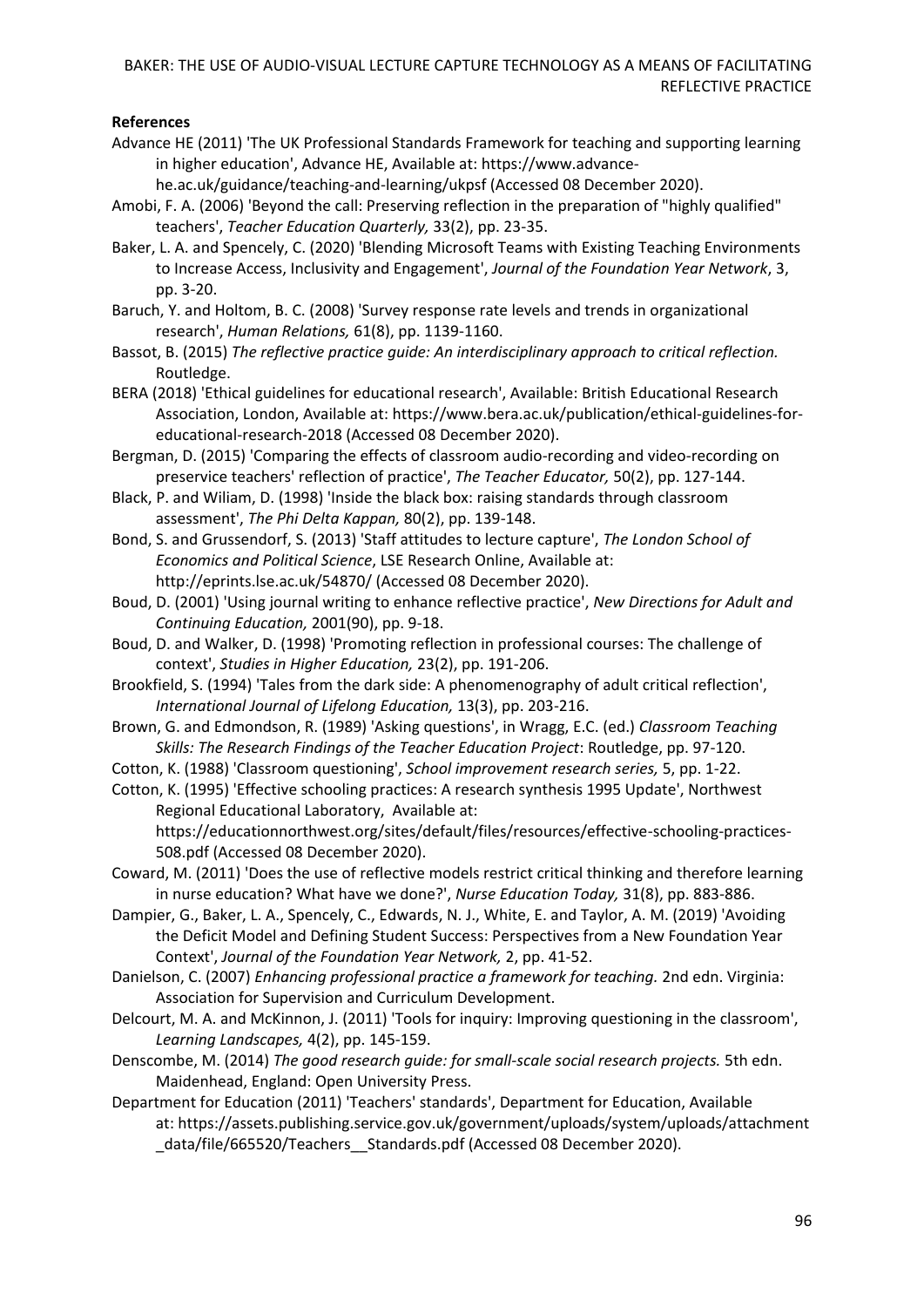- Department for Education (2019) 'ITT Core Content Framework', Department for Education, Available at: [www.gov.uk/government/publications/initial-teacher-training-itt-core-content](file:///D:/All%20Folders/Journals/TEAN%20&%20STeP/TEAN%20Journal/TEAN%20journal%20Issue%2013(1)%202021/Papers/Revised%20Papers/Revised%20Paper%2023LB/www.gov.uk/government/publications/initial-teacher-training-itt-core-content-framework)[framework](file:///D:/All%20Folders/Journals/TEAN%20&%20STeP/TEAN%20Journal/TEAN%20journal%20Issue%2013(1)%202021/Papers/Revised%20Papers/Revised%20Paper%2023LB/www.gov.uk/government/publications/initial-teacher-training-itt-core-content-framework) (Accessed 08 December 2020).
- Duell, O. K. (1994) 'Extended wait time and university student achievement', *American Educational Research Journal,* 31(2), pp. 397-414.
- Elmore, R. F. (2004) *School reform from the inside out: Policy, practice, and performance.* Cambridge: Harvard Education Press.
- Emerson, R. W. (2015) 'Convenience sampling, random sampling, and snowball sampling: How does sampling affect the validity of research?', *Journal of Visual Impairment & Blindness,* 109(2), pp. 164-168.
- Etikan, I., Musa, S. A. and Alkassim, R. S. (2016) 'Comparison of convenience sampling and purposive sampling', *American Journal of Theoretical and Applied Statistics,* 5(1), pp. 1-4.
- Fendler, L. (2003) 'Teacher reflection in a hall of mirrors: Historical Influences and Political Reverberations', *Educational Researcher,* 32(3), pp. 16-25.
- Fincham, J. E. (2008) 'Response rates and responsiveness for surveys, standards, and the Journal', *American Journal of Pharmaceutical Education,* 72(2), pp. 1-3.
- Finlay, L. (2008) 'Reflecting on 'reflective practice'', *Practice-based Professional Learning Paper*, 52, The Open University, Available at: <http://oro.open.ac.uk/68945/> (Accessed 08 December 2020).
- Gardner, F. (2009) 'Affirming values: using critical reflection to explore meaning and professional practice', *Reflective Practice,* 10(2), pp. 179-190.
- Gibbs, G. (1988) *Learning by doing: A guide to teaching and learning methods.* Oxford Polytechnic: Oxford: Further Education Unit.
- Hammersley, M. and Traianou, A. (2012) 'Ethics and educational research', British Educational Research Association, Available at: [https://www.bera.ac.uk/publication/ethics-and](https://www.bera.ac.uk/publication/ethics-and-educational-research)[educational-research](https://www.bera.ac.uk/publication/ethics-and-educational-research) (Accessed 08 December 2020).
- Hammersley‐Fletcher, L. and Orsmond, P. (2005) 'Reflecting on reflective practices within peer observation', *Studies in Higher Education,* 30(2), pp. 213-224.
- Hattie, J. (2008) *Visible learning: a synthesis of over 800 meta-analyses relating to achievement. Educational Psychology* Abingdon: Routledge.
- Hobbs, V. (2007) 'Faking it or hating it: can reflective practice be forced?', *Reflective Practice,* 8(3), pp. 405-417.
- Ibrahim, Y., Howarth, A. and Stone, I. (2020) 'Lecture capture policies: A survey of British universities', *Postdigital Science and Education*. DOI: 10.1007/s42438-020-00102-x (Accessed 08 December 2020).
- Kelchtermans, G. (2009) 'Who I am in how I teach is the message: self-understanding, vulnerability and reflection', *Teachers and Teaching,* 15(2), pp. 257-272.
- Kinsella, E. A. (2010) 'Professional knowledge and the epistemology of reflective practice', *Nursing Philosophy,* 11(1), pp. 3-14.
- Kolb, D. A. (2014) *Experiential learning: Experience as the source of learning and development.* 2nd edn. New Jersey: Pearson Education, Inc.
- Krathwohl, D. R. (2002) 'A revision of Bloom's taxonomy: An overview', *Theory into Practice,* 41(4), pp. 212-218.
- Lomas, L. and Nicholls, G. (2005) 'Enhancing teaching quality through peer review of teaching', *Quality in Higher Education,* 11(2), pp. 137-149.
- MacGregor, R. R. (2007) 'The essential practices of high quality teaching and learning', The Center for Educational Effectiveness, Inc, Available at: [www.effectiveness.org](file:///D:/All%20Folders/Journals/TEAN%20&%20STeP/TEAN%20Journal/TEAN%20journal%20Issue%2013(1)%202021/Papers/Revised%20Papers/Revised%20Paper%2023LB/www.effectiveness.org) (Accessed 08 December 2020).
- McCormack, A., Gore, J. and Thomas, K. (2006) 'Early career teacher professional learning', *Asia-Pacific Journal of Teacher Education,* 34(1), pp. 95-113.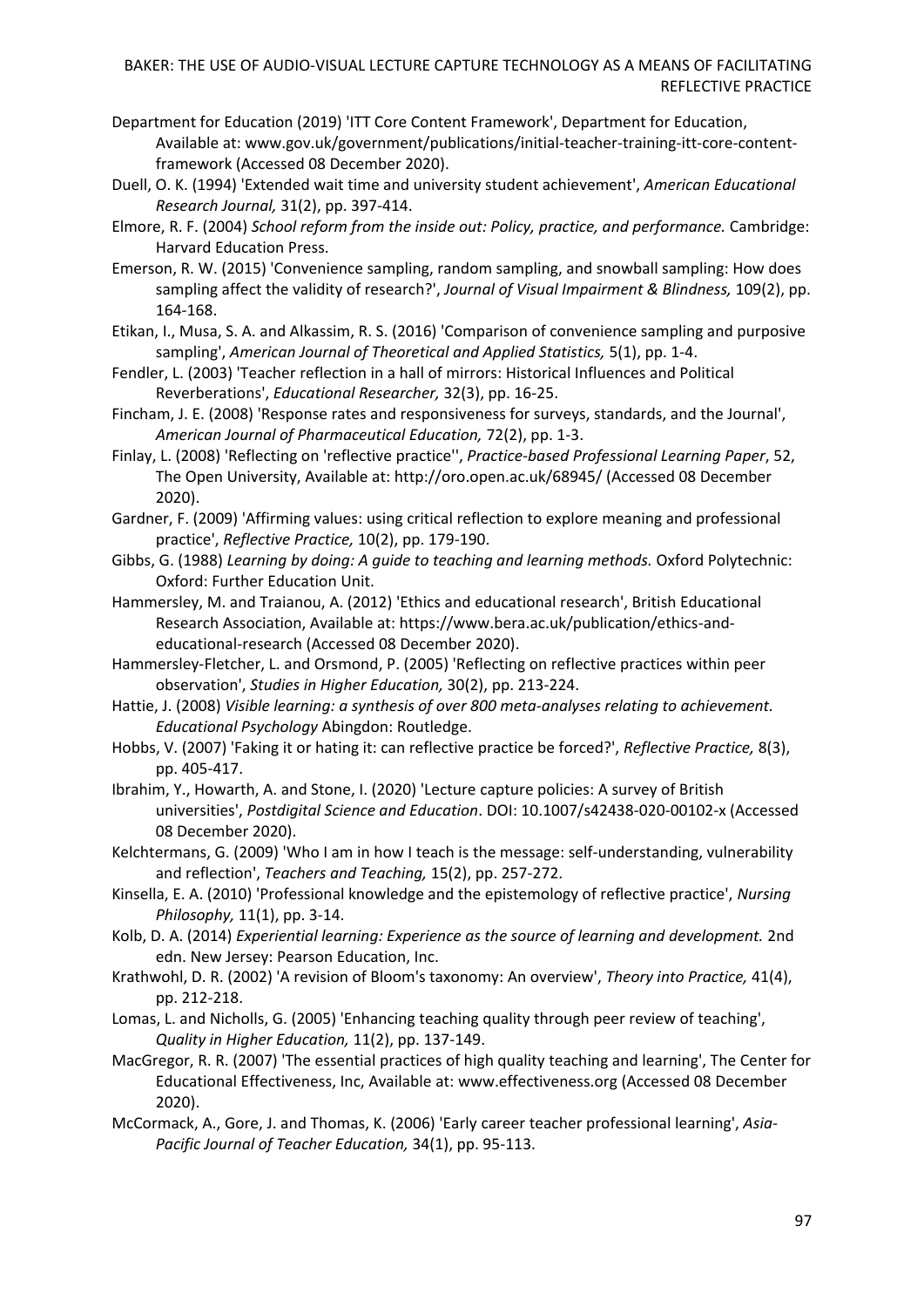- McCullagh, J. F. (2012) 'How can video supported reflection enhance teachers' professional development?', *Cultural Studies of Science Education,* 7(1), pp. 137-152.
- Middleton, R. (2017) 'Critical reflection: the struggle of a practice developer', *Internation Practice Development Journal,* 7(1), pp. 1-6.
- Milburn, A. (2012) 'University challenge: how higher education can advance social mobility', Cabinet Office, Available at:<https://www.gov.uk/government/organisations/cabinet-office> (Accessed 08 December 2020).
- Ofsted (2019) 'The education inspection framework', Ofsted, Available at: [https://assets.publishing.service.gov.uk/government/uploads/system/uploads/attachment\\_d](https://assets.publishing.service.gov.uk/government/uploads/system/uploads/attachment_data/file/801429/Education_inspection_framework.pdf) [ata/file/801429/Education\\_inspection\\_framework.pdf](https://assets.publishing.service.gov.uk/government/uploads/system/uploads/attachment_data/file/801429/Education_inspection_framework.pdf) (Accessed 08 December 2020).
- Punch, K. F. and Oancea, A. (2014) *Introduction to research methods in education.* 2nd edn. London: SAGE Publications Ltd.
- Rich, P. J. and Hannafin, M. (2009) 'Video annotation tools: Technologies to scaffold, structure, and transform teacher reflection', *Journal of Teacher Education,* 60(1), pp. 52-67.
- Rolfe, G., Freshwater, D. and Jasper, M. (2001) *Critical reflection in nursing and the helping professions: a user's guide.* Basingstoke: Palgrave Macmillan.
- Rosaen, C. L., Lundeberg, M., Cooper, M., Fritzen, A. and Terpstra, M. (2008) 'Noticing noticing: How does investigation of video records change how teachers reflect on their experiences?', *Journal of Teacher Education,* 59(4), pp. 347-360.
- Ross, D. and Bondy, E. (1996) 'The continuing reform of a university teacher education program: A case study', *Currents of reform in preservice teacher education*. New York: Teachers College Press, pp. 62-79.
- Russell, T. (2005) 'Can reflective practice be taught?', *Reflective practice,* 6(2), pp. 199-204.
- Råheim, M., Magnussen, L. H., Sekse, R. J. T., Lunde, Å., Jacobsen, T. and Blystad, A. (2016) 'Researcher–researched relationship in qualitative research: Shifts in positions and researcher vulnerability', *International Journal of Qualitative Studies on Health and Well-being,* 11(1), pp. 30996.
- Sanders, L. and Daly, A. (2013) 'Building a successful foundation?: The role of Foundation Year courses in preparing students for their degree', *Widening Participation and Lifelong Learning,* 14(1), pp. 42-56.
- Sanders, L. D., Daly, A. P. and Fitzgerald, K. (2016) 'Predicting retention, understanding attrition: A prospective study of foundation year students', *Widening Participation and Lifelong Learning,* 18(2), pp. 50-83.
- Smith, C. M. and Sodano, T. M. (2011) 'Integrating lecture capture as a teaching strategy to improve student presentation skills through self-assessment', *Active Learning in Higher Education,* 12(3), pp. 151-162.
- Stanny, C. J. (2016) 'Reevaluating Bloom's Taxonomy: What measurable verbs can and cannot say about student learning', *Education Sciences,* 6(4), pp. 37.
- Szolnoki, G. and Hoffmann, D. (2013) 'Online, face-to-face and telephone surveys Comparing different sampling methods in wine consumer research', *Wine Economics and Policy,* 2(2), pp. 57-66.
- Tekin, A. K. and Kotaman, H. (2013) 'The epistemological perspectives on action research', *Journal of Educational and Social Research,* 3(1), pp. 81-91.
- Thomas, G. (2009) *How to do your research project: A guide for students in education and applied social sciences.* 1st edn. London: SAGE Publications Ltd.
- Thompson, N. and Pascal, J. (2012) 'Developing critically reflective practice', *Reflective Practice,* 13(2), pp. 311-325.
- Tiarina, Y. and Rozimela, Y. 'Reflection on action: The use of reflective journal plus video recording'. *Fifth International Seminar on English Language and Teaching (ISELT 2017)*: Atlantis Press, pp. 228-234.